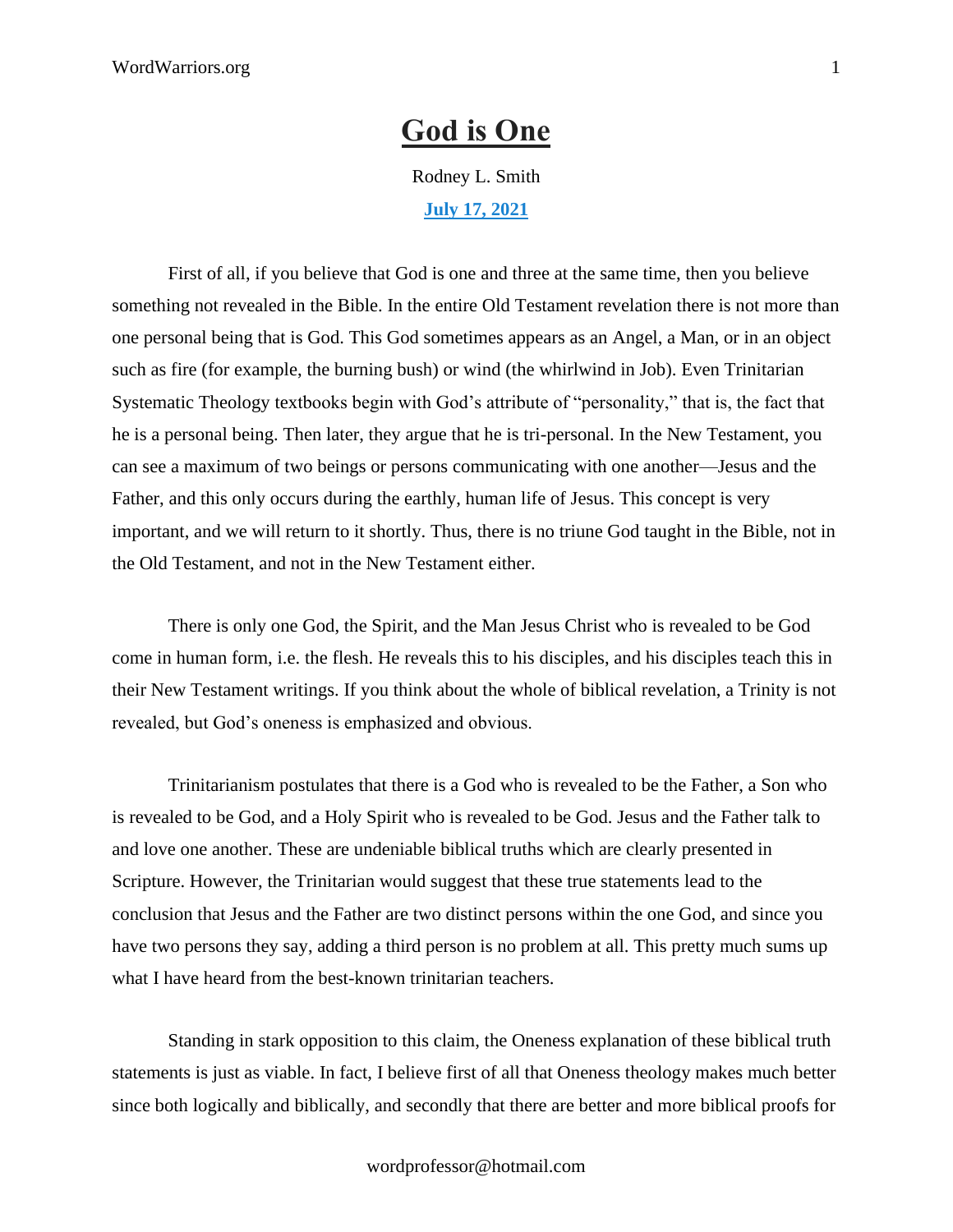Oneness which make trinitarianism impossible. I will discuss these as I answer your questions, but I will begin with one preliminary point here before getting into your questions.

 God is revealed as a singular, personal being in the Scriptures. At least in the Old Testament, the singularity of God is stressed, and his personality is obviously revealed. God created man (all humankind) in his own image, and when he did this, he made only one man, Adam. Adam was one, singular, uni-personal, person who was both one man and one person. Since God made mankind in his own image, and he did so by creating only one, uni-personal man, then it follows that God is only one person. Eve was not made until some time after Adam had named every animal on earth. Even then, she was not directly created from the dust of the ground but was taken out of Adam, and was a copy of the one man. Therefore, Eve was made after the image of Adam who was made in the image of God. This in no way takes away from the fact that Eve bears the image of God herself. Paul taught this in 1 Corinthians 11:7-8. Eve was a copy of Adam, who was a copy of God, and all children born after them are copies of Adam and Eve. Therefore, since Eve and every human born from her are copies of Adam, who was directly fashioned after God's own image, then all human beings are made after God's image and likeness.

Here we are looking only at the term "image." Some postulate that the phrase "image of God" suggests that we are like God in that we are autonomous beings, creative beings, spiritual beings, etc. This refers not to "image" but "likeness." Biblically, "image" always refers to a physical or visual representation. God, who came to earth as a human being, Jesus Christ, was an invisible Spirit and had no visible image, but he created Adam according to the image that he would take 4,000 years later when he would come to earth and be born as Jesus Christ. This is the only way "God made man in his own image" makes any logical since. Trinitarian theologians still cannot pinpoint what "in the image of God" really means. Their attempted answers in print and so forth are many, but they are consistently unsatisfactory. I believe that my answer makes perfect sense. Don't you?

 A quick word about logic. If you know anything about apologetics, you know that logic is an important proof that God exists. Logic is an unexplainable, immaterial thing that clearly